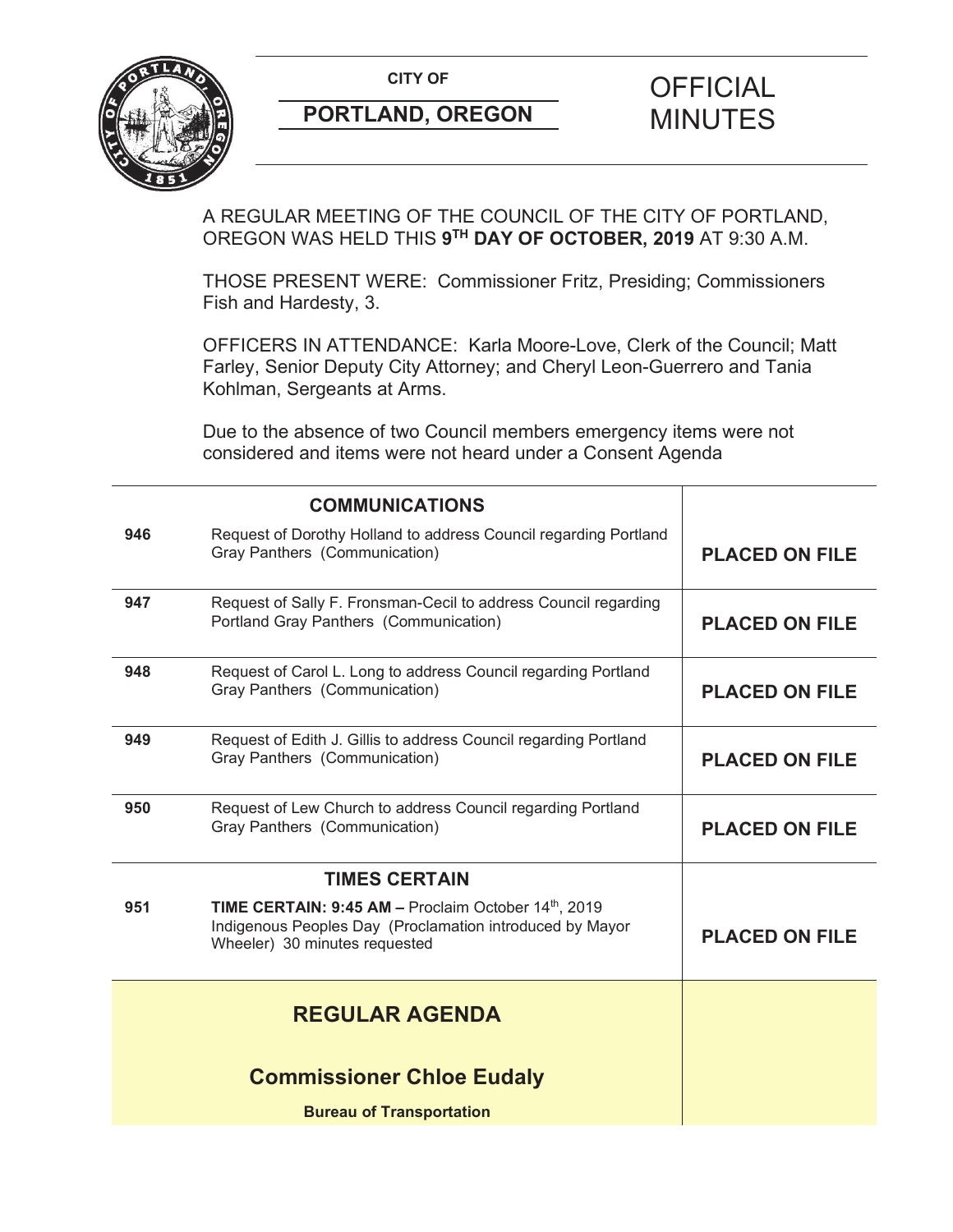**952** Amend the future street name of SW Northgate Ct to S Elysium Pl and amend the future street name of a portion of SW Buddington St to S Elysium Ave (Second Reading Agenda 930; amend Ordinance No. 188995)

**189730** 

(Y-3)

At 10:26 a.m., Council adjourned.

# **WEDNESDAY / THURSDAY, 2:00 PM, OCTOBER 9 – 10, 2019**

#### **DUE TO LACK OF AGENDA THERE WAS NO WEDNESDAY OR THURSDAY 2:00 PM MEETINGS**

## **MARY HULL CABALLERO**

Auditor of the City of Portland Karla Moore-Loye Date: 2020.04.27 Digitally signed by Karla Moore-Love

13:52:30 -07'00'

By Karla Moore-Love Clerk of the Council

For a discussion of agenda items, please consult the following Closed Caption File.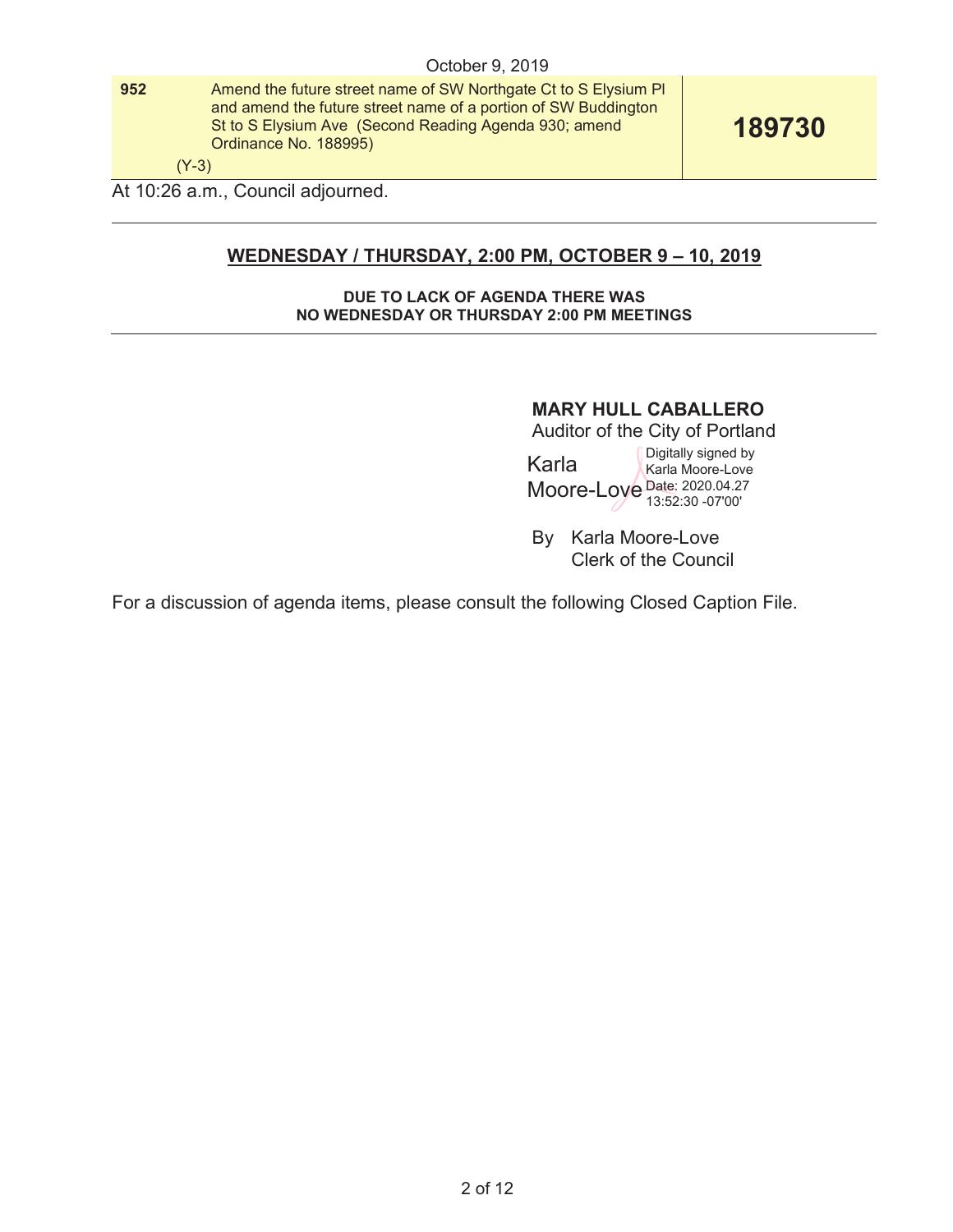### **This file was produced through the closed captioning process for the televised City Council broadcast and should not be considered a verbatim transcript. Key:** \*\*\*\*\* **means unidentified speaker.**

## **October 9, 2019 9:30 a.m.**

**Fritz:** Good morning everybody this is the Wednesday October 9<sup>th</sup> meeting of the Portland city council. I am the council president. Mayor wheeler is in Copenhagen representing the city at the climate conference for mayors, and I appreciate that. Good morning, Karla. Would you please call the roll?

## **Eudaly: Fritz:** Here. **Fish:** Here. **Hardesty:** Here. **Wheeler:**

**Fritz:** The city attorney, please read the rules of engagement.

**Matt Farley, Senior Deputy Attorney:** Welcome to the Portland city council. The city council represents all Portlanders and meets to do the city's business. The presiding officer preserves order and decorum during the city council meetings so everyone can feel welcomed, comfortable, respected and safe. To participate in the council meetings you may sign up in advance with the council clerk's office for communications to briefly speak about any subject. You may also sign up for public testimony and resolutions or the first readings of ordinances. Your testimony should address the matter being considered at the time. If it does not you may be ruled out of order. When testifying, please state your name for the record. Your address is not necessary. please disclose if you are a lobbyist. If you are representing an Organization, please identify it. The presiding officer determines the length of testimony. Individuals generally have three minutes to testify unless otherwise stated. When you have 30 seconds left, a yellow light goes on, when your time is done, a red light goes on. If you are in the audience and would like to show your support for something said, please feel free to do a thumbs up. If you want to express that you do not support something, please feel free to do a thumb's down. Please remain seated in council chambers unless entering or exiting. If you are filming the proceedings please do not use bright lights or disrupt the meeting. Disruptive conduct such as shouting or interrupting testimony or council deliberations will not be allowed. If there are disruptions, a warning will be given that further disruption may result in the person being ejected for the remainder of the meeting. After being ejected, a person who fails to leave the meeting is subject to arrest for trespass. Thank you for helping your fellow Portlanders feel welcome, comfortable, respected and safe.

**Fritz:** Thank you, I understand we have students from Oregon episcopal school here this morning. I have heard the Oregon episcopal students are some of the smartest in Portland, is that right? Thank you for visit, I hope you enjoy the proceedings. Please read the first item.

### **Item 946.**

**Fritz:** Does the group want to come up together? Read the similar items.

**Item 947.** 

**Item 948.** 

**Item 949.** 

## **Item 950.**

**Fritz:** Thank you. Whoever would like to start, you have three minutes and we appreciate you being here.

**Sally F. Fronsman-Cecil:** Okay. Sally F. Fronsman-Cecil, Portland gray panthers. Portland gray panthers calls on the Portland city council to take a stand against the ongoing, \$2 billion expansion of pdx and air traffic to and from Portland. Failing to take a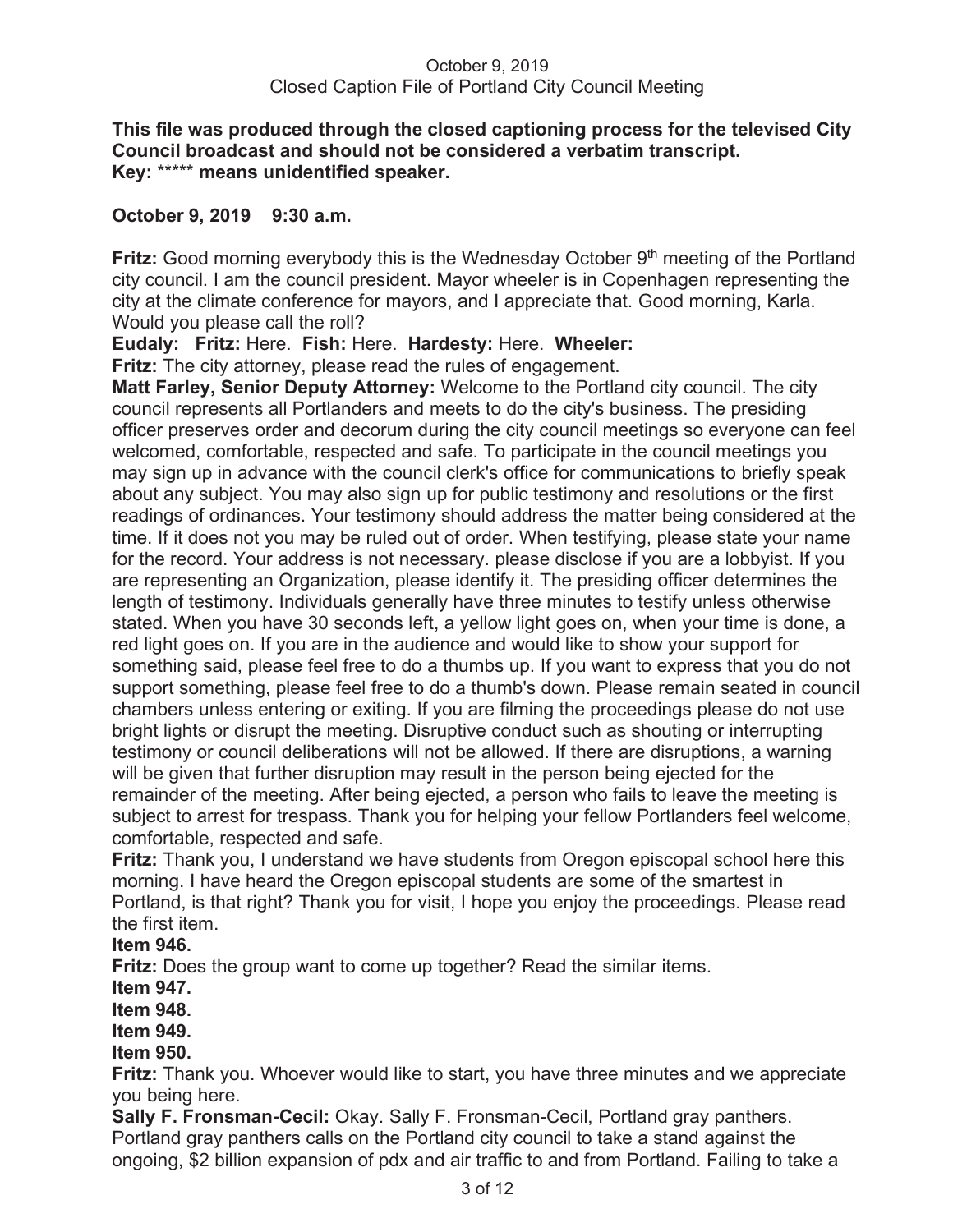stand against such expansion lends the light to any stated intentions on serious pursuit of a paradigm shift extensive enough to address climate emergency and consequences. We are at a historical moment in which we must dramatically scale back if not eliminate air travel as a driver of climate change. We must seriously be looking at transition away from air travel and towards alternative forms of transportation. We need to be dismantling airports, not expanding them. We cannot keep on with business as usual. Failing to actually make the changes, we must make, is the kind of irresponsibility that is leading us from climate emergency to climate catastrophe. I stand with Gretta and her peers in their frustration with those who will not act and act Quickly. It's time to make the shift necessary for our survival and the future for our children and our children's children. I take this personally. How dare you fail to at least raise your voices and act at least that much on behalf of me, my children, grandchildren and great grandchild. Portland gray panthers is asking that you take an official stance as a city council in opposition to the expansion of pdx and air travel via Portland. We have the position -- you have the responsibility -- the position and responsibility to speak and act for everyone in present and future generations. Not only for Portland, but for the world.

### **Fritz:** Thank you.

**Edith J. Gillis:** Hello, my name is Edith Gillis, a member of the multi-generational integrated intersectional issued Portland gray panthers and a member of [inaudible] I'm going to talk quickly, but I have everything in writing so you can get it later. I was specifically asked by 350 sunrise and xr pdx to be the coordinator of medics and staff and to organize and supply the medic tent and emergency transport for those civic heroes who would be endangered in emergency rooms or hospitals. I coordinated 29 medics for the rally march and festival medic tent. We had md's, emergency room physicians and nurses, naturopaths, medical assistants, licensed practitioners, rn's, emt's, wilderness first responders, life guards including one in a kayak, medics, street medics, herbalists and mental health professionals taking shifts or on duty the entire time. This included a former cop, emt urban and forest firefighter, who volunteers daily for over 60 years to help people who are houseless, including preparing meals, he delivers to the houseless neighbors living near omsi. We have four high school search and rescue volunteer first aiders. We had the lone use of a new 2,600 aed, which is a automatic external defibrillator to shock the heart into hopefully rebeating, that the search and rescue carried. I carried four combat used tourniquets, I could add serve one handed in two seconds for anyone civilian bleeding from fascist truck ramming since the police consistently do not protect us from violent fascist terrorist and police conduct prevented paramedics from getting to patients in time if needed for emergency. In addition to our medics there were at least six Portland action medics who like I have the nation's gold standard of street medic 20 hour plus training from Portlands own rose hip medical collective and some have the gold standard national outdoor leadership wilderness first responders training as I do. Some of these rnc and pam medics are naturopaths, rn's, emt and one midwife. Pam street medics provide security to care for pedestrians who are run over by fascist, as a fascist brag online, they do and the Portland police did not. Blocked southwest Jefferson and 4th and southwest Madison to prevent. Since my medics were dedicated to the climate strike other pam street medics also went to ice where Portland police were using pepper balls and pepper spray against non-violent pedestrians fulfilling our civic duty to serve the people of Portland and to uphold our rights and duties. Our presence was intended to comfort people, preventing trampling and reduce police violence, we assisted people who fell and gave help to prevent others from falling on anybody. We passed out band aids including and electrical sound board, water, electrolytes, food and wipes and were ready to do river rescues and assist people with heart failure, low blood sugar or diabetic shock, anaphylactic shock, bullet wounds or life-threatening injuries from head and brain injuries and loss of limbs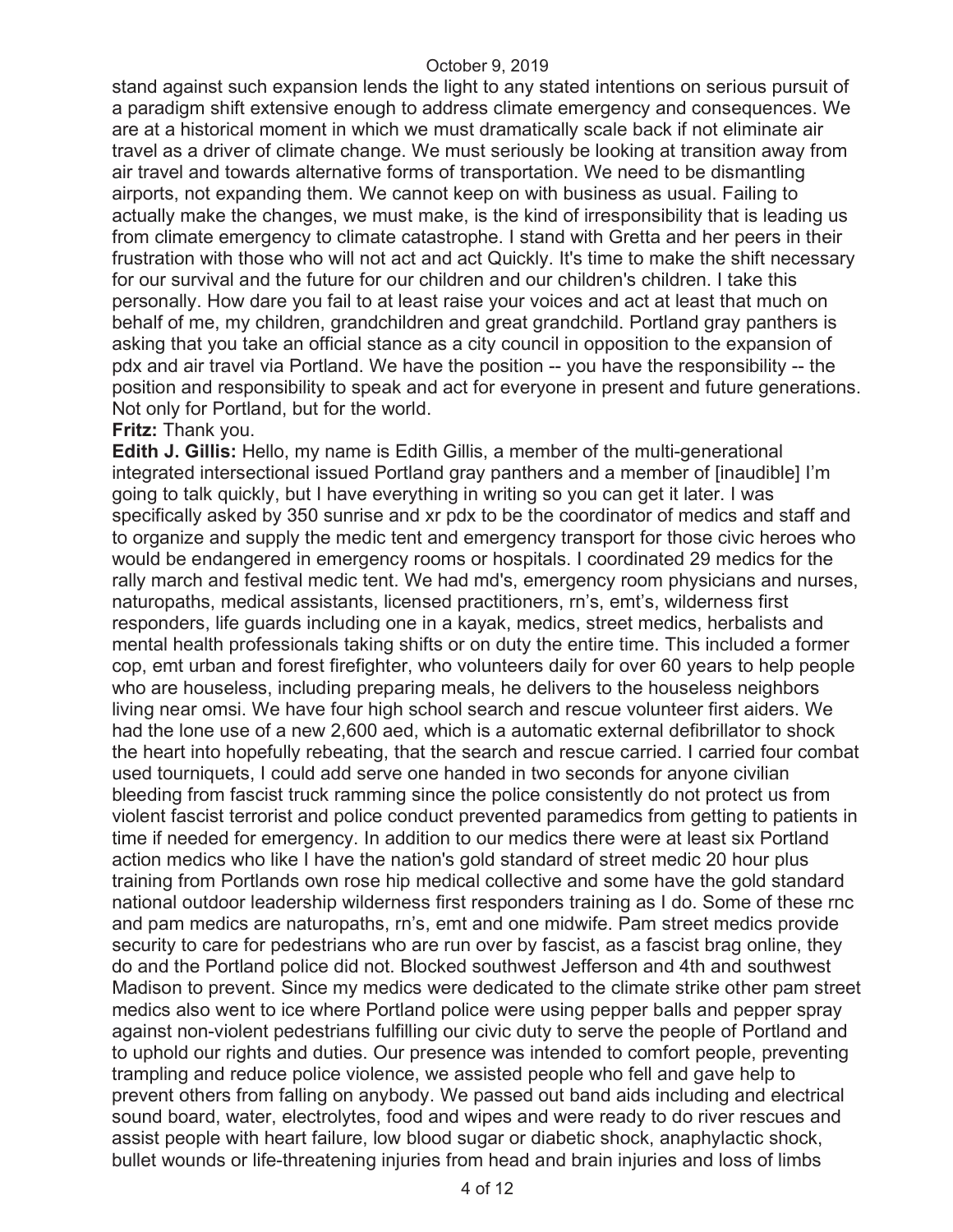from police and other fascist hitting them with vehicles or pipes and batons and third degree burns from police illegally using weapons they used before. September 20th, I and five others treated for injuries caused by police using illegal chemical weapons against unarmed law-abiding citizens with pepper spray canisters held within one or two inches of the eyes, sprayed directly and purposely into the eyes of non-violent, helpless, law-abiding citizens.

**Fritz:** Thank you. Thank you very much, your time is up and if you could send us the rest that would be great.

**Hardesty:** Excuse me, madam president, I have a question. May i? The ice protest that you spoke of, what was the date of that protest?

**Gillis:** This is all september 20. We had to split up our medics to take care of Portlanders harmed by the by police.

**Hardesty:** Was that september 20 of this year?

**Gillis:** Yes.

**Hardesty:** Thank you.

**Gillis:** During the climate strike.

**Hardesty:** Same day as the climate strike? I look forward to getting your written testimony. Thank you.

**Fritz:** Thank you, commissioner. Mr. Church?

**Lew Church:** Good morning. I am lew church with Portland gray partners, and I want to thank Sally and Edi as panthers for speaking for social justice, on the national level, now that we arrived at impeachment of donald trump and his gang of crypto fascists munchkins, it may be useful with the three-minute warning to see if there is a common thread between white supremacy, the proposed diversity equity code changes put forth by the civic life office, the need for sensible gun laws, the current Portland state reviver stone, Philip Arola, proud boys controversy and whether houselessness in our city, permeates or color some of these social justice issues. Nationally panthers do support impeachment, the fourth impeachment in u.s. history is needed. Panthers also support sensible gun laws to ban assault weapons and ban high capacity magazines, we support the wal-mart boycott to end gun violence. Panthers support the houseless in our city and support the diversity and equity code changes by commissioner Eudaly and Suk Rhee. There appears to be an unspoken connection between our housing emergency and code change pushback by landlords, condo other affluent forces. I recently spoke with Walter Weyler the current president in the downtown neighborhood association, Walt, while basically physically handling everybody part except driving a persons cause what was forthright in stating that as dna president, he's also a millionaire and a proud condo owner. Walt Weyler added he bought his Wilsonville company with 40 workers, sold it with 150 workers and pocketed a handsome profit. Bully for Walt Weyler and he also opposes the code changes. Local print media focused a good deal of interest against commissioner Eudaly and suggested a titanic level of discord on city council. On houselessness, in particular, we see a division between the excellent leadership of county chair Debra Kafoury together with housing nonprofits like reach versus the let's do something now, business sector, be it homer williams, tim boyle and jordan schnitzer. Deborah kafoury, like jo ann hardesty and many others is right to insist that wapato jail is no solution. The question may be asked, democracy, for who? It is simply Donald trums nra republic popped by the national rifle association is Portland, Oregon simply a haven for condo-crazy millionaires like Walt Weyler? If we take 18 months more to write a code that values affluent white folks on equal footing, is that really a democracy of and by and for the people as Abraham Lincoln insisted? Gray panthers believe we need to take back our communities and our country from those who are unduly focused on profit, and greed. Perhaps Elizabeth warren said it best going forward, we need a plan for that country, a country of equity and inclusion.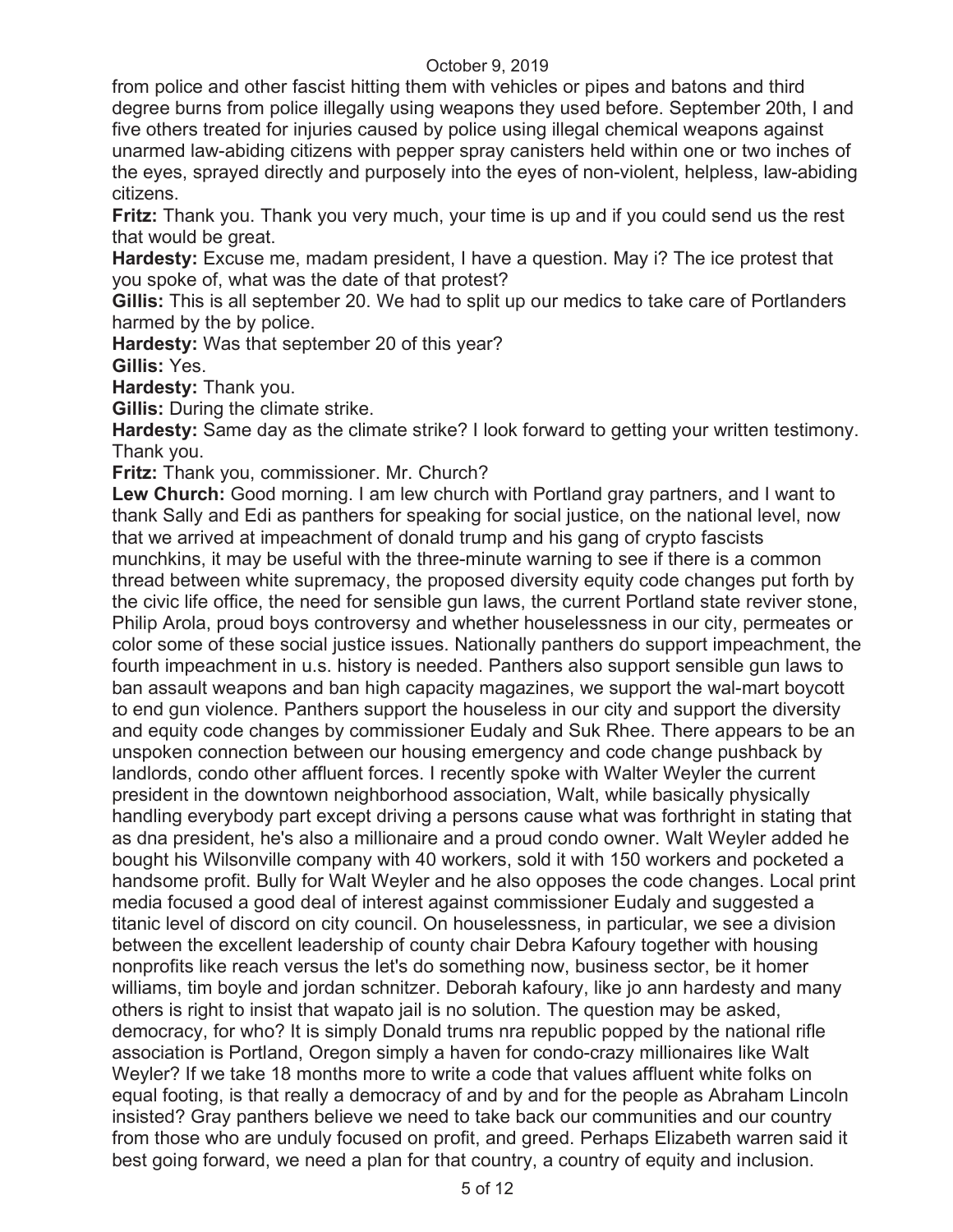**Fritz:** Thank you. Are your other two speakers not here?

**Church:** Dorothy wasn't able to come and carol had a family emergency in coos bay so there is three of us. Thank you.

**Fritz:** Thank you for being here. Got all that? We don't have a consent agenda today partly because there is not one and we need four people to pass a consent agenda, so we will go straight into the time certain. Please read it.

**Fish:** Madam president it, looks like we are a couple minutes early for the time certain may I suggest we take up the second reading first?

**Fritz:** That's a good idea. Please read the second item. Thank you, commissioner Fish. **Item 952.** 

**Fritz:** Thank you, we had a hearing on this matter, and we are still two minutes ahead of time so make long speeches. Please call is the roll.

**Fish:** Well, some people ask us what is a second reading.

**Fritz:** Keep going.

**Fish:** It means we took this up last week and now we are voting on it this week. And I don't remember any controversy surrounding this so I am pleased to vote aye. Aye.

**Hardesty:** Let me just say this will be another Portland street name that I can't pronounce, but other than that, there was no controversy around this particular issue. It is wonderful when community comes together with government and all agree on something, that comes in front of us, and so it is with pleasure that I vote aye.

**Fritz:** Let me thank my esteemed colleagues, the reason I asked them to make speeches, where normally we would just say aye, aye, is because by rule, we cannot start the next item until 9:45. So I am continuing to check my Phone. With that I vote aye the item is adopted, and please read the time certain item.

**Hardesty:** It is 9:45.

**Fritz:** This is council working together.

**Item 951.**

**Fritz:** I know commissioner Fish joins me in feeling immense satisfaction that we are proclaiming indigenous peoples day having done away with the previous reprehensible name of the national holiday in Portland, so it's my great pleasure to welcome everybody here to accept the welcome from the elders who are with us as we are on their lands and to invite Elizabeth Edwards, the director of the office of government relations to open and to introduce the invited speakers.

**\*\*\*\*\*:** Good morning.

**Elizabeth Edwards, Director, Office of Government Relations:** Good morning. Good morning, commissioners. My name is Elizabeth Edwards, and it is my honor as a director of the office of government relations to be here today with this esteemed panel celebrating indigenous peoples day in advance of October 14th. This year, and I will keep my remarks short because it's really about what our panel has to say, but this year I want to note that the proclamation is centered on the role of global indigenous populations play in climate action. While indigenous peoples are oftentimes in front line communities, and the first to face the direct consequences of climate change, whether it's rising sea levels, or impact on access to once abundant food source, indigenous peoples are also key components, key activists in climate mitigation and adaptation, and today, we brought forward this panel to share testimony about their efforts about not only raising visibility, of indigenous people but also, to discuss the value of respecting indigenous rights and the role that indigenous people play in the fight against global climate change, so with me today I am joined by mr. Felix chuma. Mr. Chuma is from Ecuador he is quechua inca and kumhadi. He's a member of the national confederation of indigenous nations of kumhadi. In Ecuador, he was part of the natural resources for conservation. While in Portland he's a member of the vos workers rights and education project. He's an advocate for indigenous rights and the founder of the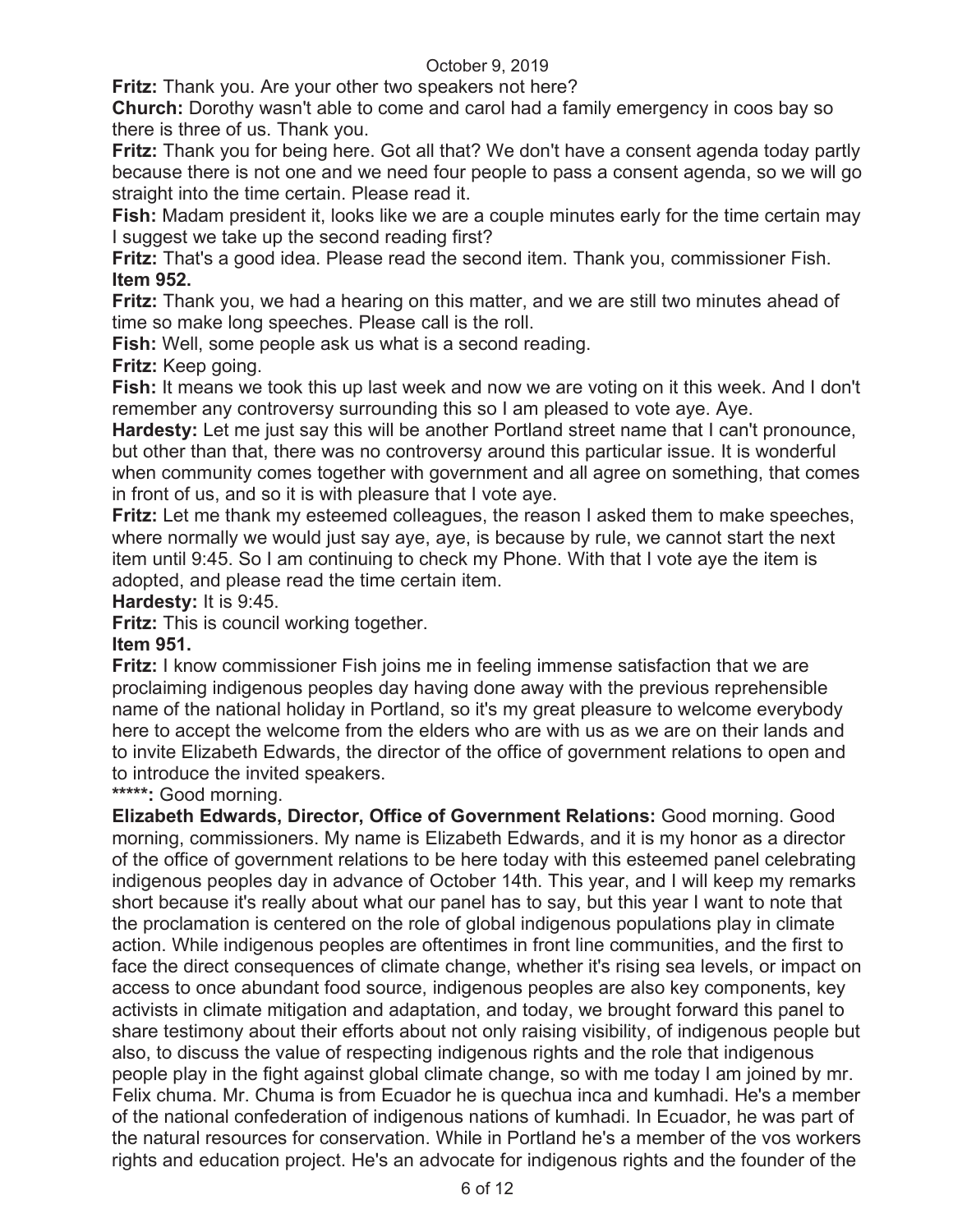500 years of indigenous resistance. Directly to my left is whisper horseman little owl, she has been a member of the white clay people in Belknap Montana, and resides in Multnomah county and is a junior at Gresham high school. She's an ambassador for the warrior movement, plays volleyball at naya, and is a dress dancer, and in her abundant spare time is an activist and community organizer for indigenous and environmental rights including climate change and missing indigenous girls movement, and moved to Oregon in June and has gotten engaged in her new environment and community. Last but not least, is Makerusa Porotesano or mac, on the, he's the multi-cultural center coordinator at pcc sylvania and a council of the elder member of the pacific climate warrior global team. He serves as one of two members who represents the pacific dioce. Is a native of Portland, and in north Portland, and is a second generation american samoan. At pcc mac is the chair of the pacific development corporation a 501c3 organization for Samoans, in Oregon, and so with that, I am going to turn things over to Mr. Chuma, and I believe that we have a translator, as well, for his comments.

**Felix Chuma Pinguil/ interpreter:** [speaking in another language] [speaking in another language] [speaking in another language]. My name is Felix Chuma Pinguil I am the son of 500 years of indigenous resistance, I am from kitua in inca, Ecuador, from the confederation indigenous world with the deepest respect and permission of our my and our elders and the great nation of abiala, American north, central, south, and all of the government councils. Your honorable mayor ted wheeler, commissioners and city officials of the city of Portland, with respect to and deep permission I will share a few words and an illusion to the proclamation of restoring change through indigenous people days of the conquest of the colonization by resistance of our people and allies. 526 years ago the indigenous nations walked steadfastly in defending mother earth's territories and Pachamama and the statute of resources and the ecological balance and bio-diversity. Without it, we cannot talk about customs, culture, values, music, art, education, health, housing, or other projects. The geo political, geo ruling models have applied single unit view of the market for production and competition between human beings leaving large gaps of inequality and discrimination and abysmal of corruption. The great economics ideologues of planners and models such as capitalism, neo liberism, communism, has needed without answers nor solutions to conflicts and gaps of differences. The indigenous nations are the protective guardians and defenders of renewable and natural bio-diversity, ones that produced food and many other functions of the great cities of the world, indigenous nations consistently live the neo colonial invasion of transitional oil, mining, hydroelectric companies, looting consummation of lands with pesticides, zero toxic, fungicides, drying up our rivers, lagoons poisons contamination with mercury, lead, causing corruption, death, cancer and deformities. The natural repression and death of indigenous leaders is the consequence of migration with all this causing disastrous climate changes for our planet, indigenous nations resist and some survive as I have. Some have survived massacres, abuses, robberies, rapes, deaths, 90 million human beings from north to south, and all that remains, that is no way to have an exact count is the extermination and genocide of the greatest humanity in history and the second world war. Thanks to the deep struggle of our brothers and sisters, mothers and fathers, and grandparents And grandmothers who defended with their lives the practice of sacred ceremonies, the indigenous massacred, persecuted, and rulers of the death of thousands of indigenous people, this is the cost that is still going on today. We are a culture that has to contribute and protect the earth and human species. The declaration recognizes an distinctive important status of indigenous people, the declaration of international right of indigenous people, I apologize, this experience and universal spirit that underpins their text, the declaration is an affirmation accepted of international human rights and also expresses new and non-binding aspirations. Today the declaration is the most comprehensive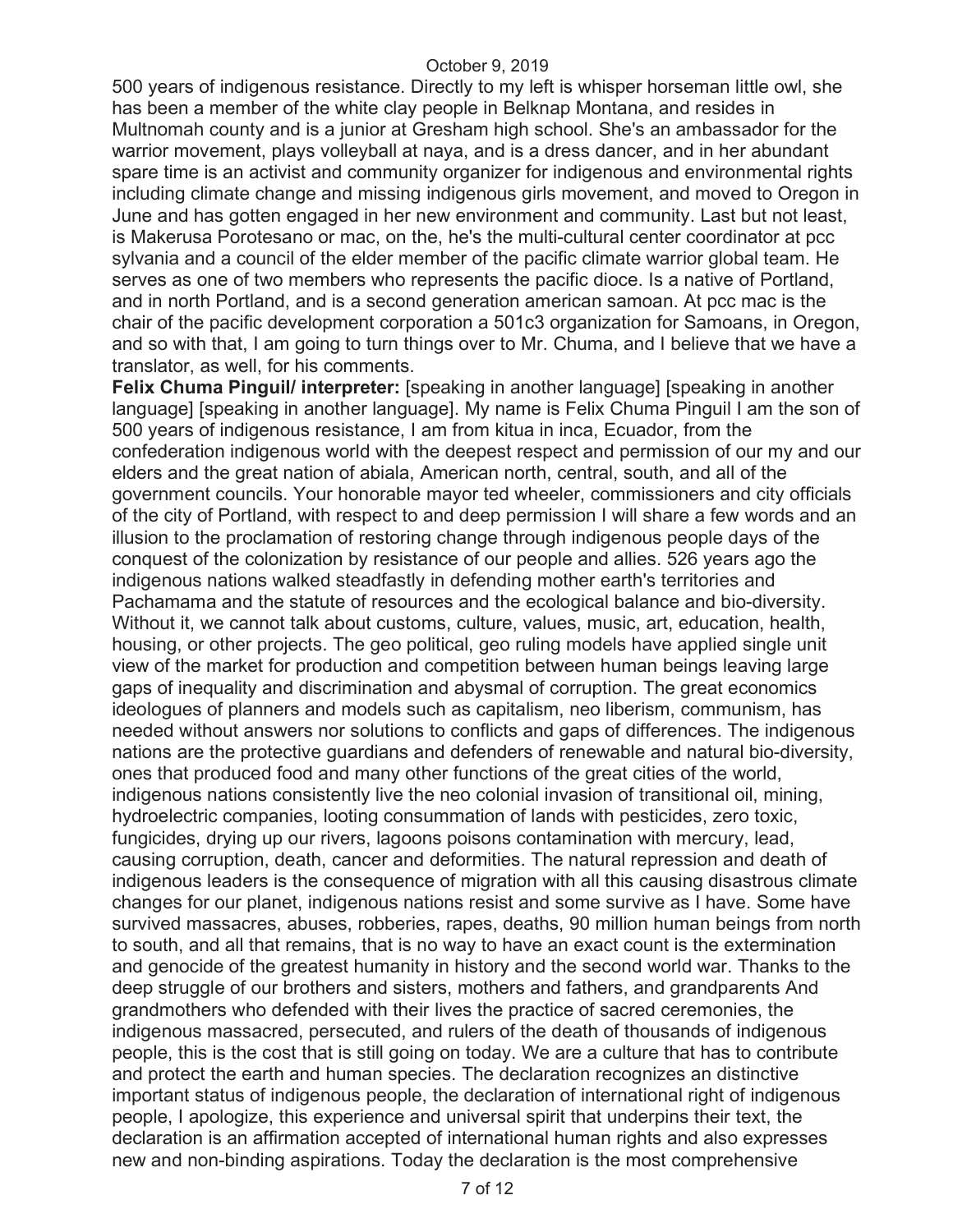international instrument on the right of indigenous people. It establishes universal framework minimum standards for survival, dignity and wellbeing of the world of indigenous people and develops the existing human rights standards and fundamental freedoms that apply to the specific situation of indigenous people. Your honorable mayor, ted wheeler and commissioners of the city of Portland and in recognition to the city, of the city, recognizes is, recognition of this city as recognized to be a sanctuary city, I ask although the current government of the united states is not recognized, international declarations of our rights, I am before you today petitioning the local government and international rights of indigenous peoples to be recognized in the city of Portland throughout the state of Oregon, and it is recognized internationally and it is important to press and put pressure nationally through walking through the resistance with all the indigenous people in the world and the international declaration of rights, and to continue to work harder for agreements for global and local climate change. Finally, I would like to invite you to a conference and ceremony for 500-year indigenous nations resistance community, this event will be held on Saturday, October 12, from 4:00 to 8:00 here at Portland city hall at the atrium on the first floor. Thank you for the opportunity to serve my community and thank you for your time and attention.

**Fritz:** Thank you both. Now we would like to introduce whisper horseman little owl. **Whisper Horsman:** [speaking in another language] hello, good morning, I am a woman from the agency and white clay people's country, my family is a stiff arms and I am from the black lodge clan, my name is big woman, but whisper horseman little owl is what they call me.

### **Fish:** Can you move the mic closer?

**Whisper Horsman:** Laura john the tribal relations director at the city of Portland asked me to speak about the importance of indigenous people and indigenous people's day on October 14. Indigenous people day, a day that celebrates and honors indigenous people and commemorates our history and culture. As a high school student at Gresham high school, a very diverse high school, I have had the opportunity to meet and get to know students of different ethnic backgrounds, and I notice no one mentions native people am I asked around are you native or know anyone native, and that led to the fact that no one knows about reservations or that native people still existed. When I told my friends I was native American I got asked questions do you still live in tepees, or they would say I have never met a real native American before, and some were surprised that each tribal nation had their own language. It's crazy to think so many of my peers have a common misconception about native people, but yet they live so close to reservations and the vibrant local urban native community because of the colonial system at play our tribal histories are not taught in completion. Therefore, the ignorance continues. My peers continue to grow up and if not corrected will believe that we are not here. This happens over and over again throughout the city and our nation. Christopher columbus brought a gold-making profit of taking from the land to create commerce. 500 plus years today the same village continues to drive the planet into climate crisis and lead us into ecological collapse. Examples include standing rock and the dakota access pipeline, kxl pipeline that's happening right now threatening my sites, navajo nation and the urban mining, hearing and mining coal plants equals cancer and diseases amongst the navajo nation, california dams and how they destroy salmon runs to the point that they don't exist in rivers and here locally our air, rivers, eco-systems, and are threatened on the daily indigenous people, and have known about climate change for generations, climate change is just another symptom of colonization. We are fishermen, hunters, gatherers, and gardeners, we have children of mother earth and we carry the connection throughout the generation, even know in a modernized community, this increases the increase of fossil fuel usage transportation, manufacturing and even communications is not only has a huge impact on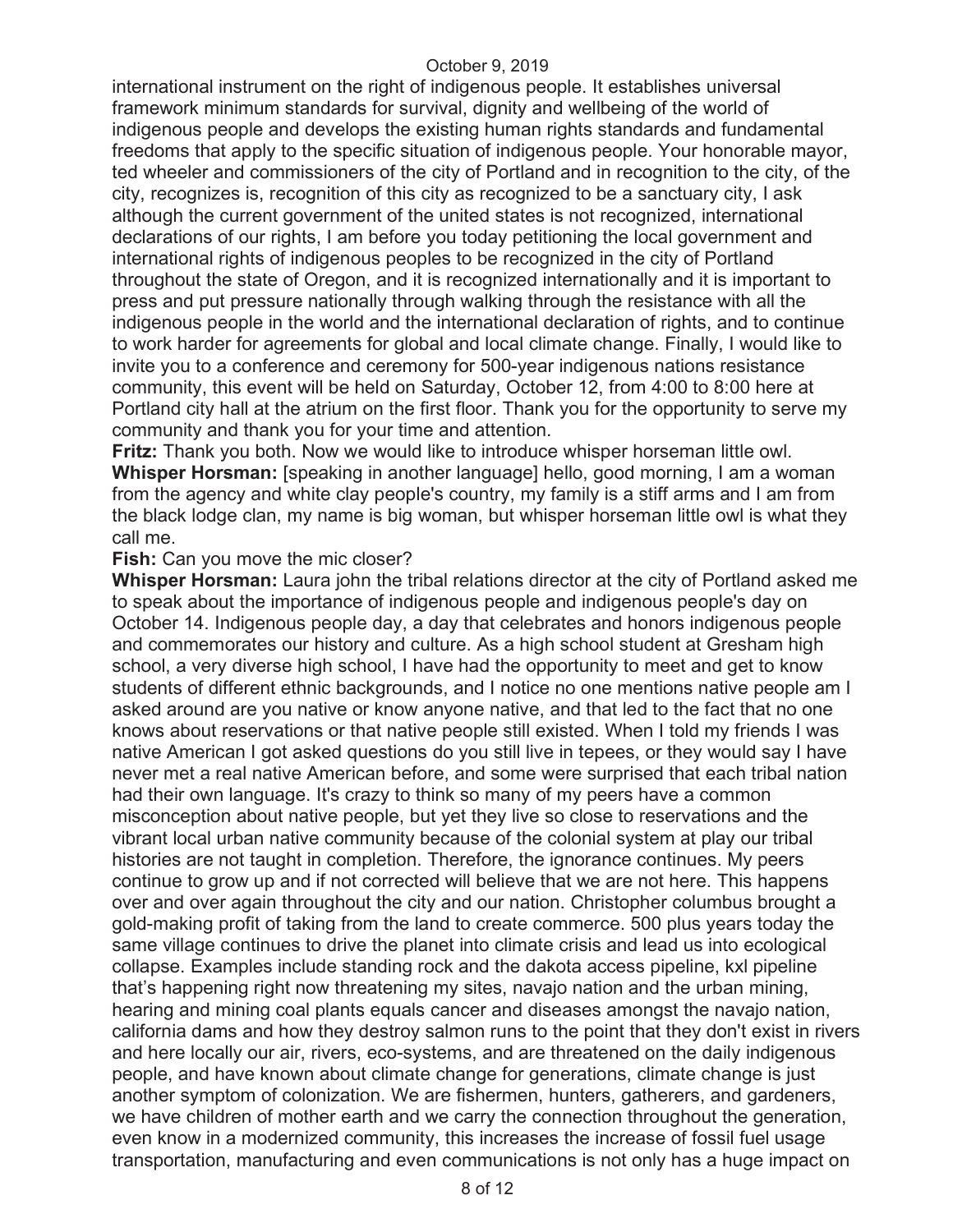indigenous people but for everyone in the world. Indigenous people rely on mother earth for everything, actually, everyone needs clean air to live and we need to protect everyone's lands for our existence and for the generations to come. So instead of honoring colonialism, I am happy that indigenous people's day is being called for, and on, honor our people in a good way, we are being responsible when we acknowledge how colonial, colonialization has a continuous impact on indigenous people especially when it comes to climate change. This is one way for non-natives to not only notice us but to notice what's happened on the land they are standing on and how they can help end climate capitalism invest in real solutions like keeping the oil in the ground and investing green energy. I was happy to meet the mayor of Portland, ted wheeler in person when my friends and I marched during the international global climate strike and after we were invited to city hall to meet with Laura john and others. We asked Laura if we could meet the mayor and she asked him and he accepted our ask and came and met with us and took pictures. That meant a lot to me. Thank you for acknowledging my people and all indigenous people today. It feels good to be seen and heard, thank you for acknowledging our mother earth that we all share and should live in peace. My people once said the creator created life, he gave men two gifts water and women and promised like would prevail mother earth given these two significant gifts. Water is honored as a sacred gift because it would provide life to all life creations and likewise the women have a higher honor and purity than men because we are able to give life.

**Fritz:** Thank you, commissioner hardesty.

**Hardesty:** Thank you, madam president. I want to say that I couldn't imagine being a high school kid in city council chambers reading a statement. I just want you to know how proud I am of you and I am saving a seat for you so when you get out of school you should come and take this seat. Okay.

## **Whisper Horsman:** Thank you.

**Fritz:** I also wanted to comment I am glad the legislature passed a law that from now on, public school students will be taught indigenous history and to honor the native people, so I am glad you will be the last class to graduate without having had that essential information. Thank you for bringing, for educating in the meantime.

**Edwards:** Last but not least is Makerusa Porotesano.

**Makerusa Porotesano:** Thank you. Greetings from the pacific to our indigenous stewards, ancestors and protectors of the lands, you are not alone. Our ocean, our vasa connects us in ways only our stories can understand. Your resiliency is an inspiration to our collective movements in the pacific, and we will continue to fight for your peace and justice. Distinguished commissioners, thank you for the opportunity to share these words from the pacific. Proverbs says [inaudible] rocks will rot, words will not. In the spirit of the ocean family, I trust that my words shared today will stay with us. In the marshall islands there is a proverb that says many drops of water together make up the ocean, and many grains of sand make an island. In recognition that it will take collective efforts to accomplish a great feat. On september 20, many drops, millions of drops of water create an ocean for climate justice. Our indigenous people stories took center stage. Although our community or indigenous community numbers were not the largest, I am reminded of the words of [inaudible] who reminds us that we should not be defined by the smallest our islands but by the greatness of our oceans. Today another ocean is needed to create a future for my people. If we do not take swift action now, our islands will continue to sink under water. Young children are building sea walls to keep the sea water from flooding their homes and crops. The marshall islands are forced to look at adaptation practices to build ground levels higher which would cover gravesites, historical markers, their history. The islands Fiji and the Marianna islands face constant tropical storms that grow stronger every year, and the desecration of our ocean life is killing the natural food resource for our people. As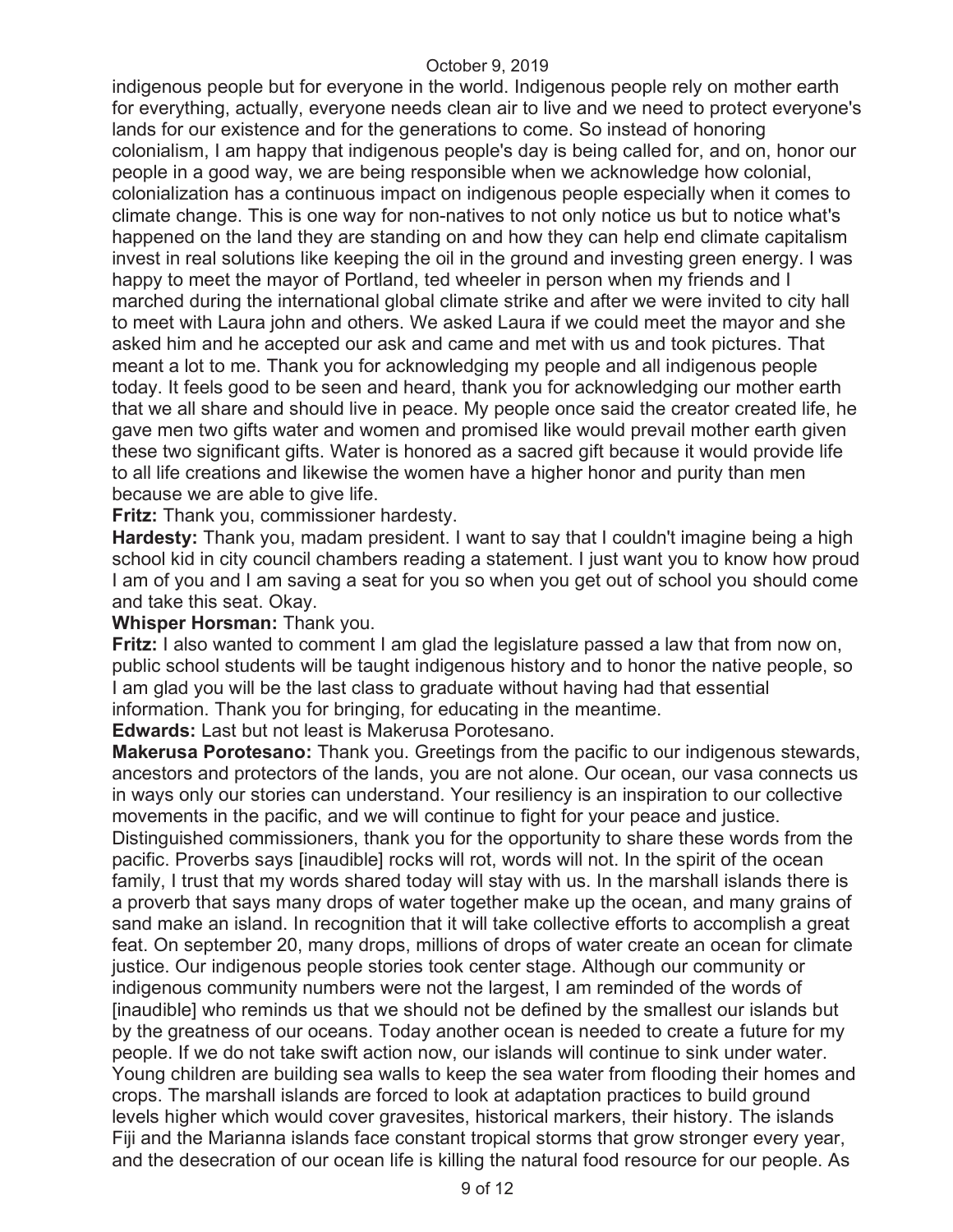you develop climate plans, we ask you strongly take into consideration the following. A divestment from fossil fuels and supporters of the fossil fuels industries and investment to clean 100% renewable energy to keep climate polluters out of climate talks and take consideration indigenous perspectives as a means for climate navigation. In the language, the word for ocean is vasa. Broken down, vasa literally means sacred space. When people gather and ideas collaborate, we create oceans. For some of us who have been in the deep sea, ocean can be a very scary place without a vessel and proper navigation. As council members, you have a responsibility of creating vessels for our journey and ocean, and when we are on sacred space, I hope that you will look at indigenous peoples for navigation, our pacific people are not idle in the ocean, and we are navigating the vessel to solutions. The country of Tokelau is the first to be powered by 100% renewable energy. My island of Taou is also powered by 100% solar energy. Our youth are mobilizing and engaging climate negotiations all over the world. Figi was the president for the conference of parties two years ago, and council I am here to say that our people are not drowning, we are fighting. As we look into the proclamation and recognition of our people, I ask that you not look at it as a day, but a right for our people to survive and to prosper and a recognition to see our people and our narratives as solutions for our many climate problems. I wish you well in the task ahead and thank you in advance for being a drop in our ocean. **Fritz:** Thank you.

**Fish:** Thank you.

**Edwards:** This concludes our presentation, and just a few comments before the remarks and the proclamation. This is the fourth year that the city has had indigenous, celebrated indigenous people's day, and last year and in prior years we focused very locally, this year you can tell that there is a global focus with fantastic representatives as part of our Portland metro area community, but with ties all around the world. We are truly in a moment of global crisis and we have a lot to learn from indigenous peoples and celebrate indigenous peoples. I would be remiss if I did not share regrets from Laura john, our tribal relations director, who is currently up in the Spokane area for the affiliated tribes of northwest Indians conference. Otherwise, she would be here today but I am proud to be here in her stead with tribe relations being a key component of the office of government relations work, so I will conclude my remarks and thank you the council for your time. **Fish:** Elizabeth just a protocol question. I believe we have one elected official in the room, could you identify that person?

**Edwards:** Representative Tanya Sanchez from north Portland is with us today. **Fish:** Could she stand so we could recognize her? [applause]

**Fritz:** Thank you for being here, representative. Commissioner Fish, do you have additional comments?

**Fish:** Do you want -- do you want the proclamation first or comments first? **Fritz:** Comments first.

**Fish:** Let me begin by thanking our outstanding panelists. I understand the young woman from Gresham high school is a junior. I have a sophomore at home in high school, and I want to echo what my colleague said about your poise and the presence that you have brought to this proceeding. I get to see a lot of kids from high school and not many of them have your level of maturity, confidence and presence, and so congratulations to you and your family. We know you will be a tremendous advocate, and commissioner hardesty offered to give up her seat on the council for you so I think that's gracious. That was surprising. A little surprising to me, but certainly very gracious. So thank you to the panel. I want to acknowledge Laura John, who is not with us, but commissioner Fritz and I, over the years fought for that position. There was some controversy over whether we would have a tribal liaison. There was some controversy about how we would pay for it. Laura has done an absolutely outstanding job helping us connect not only to the recognized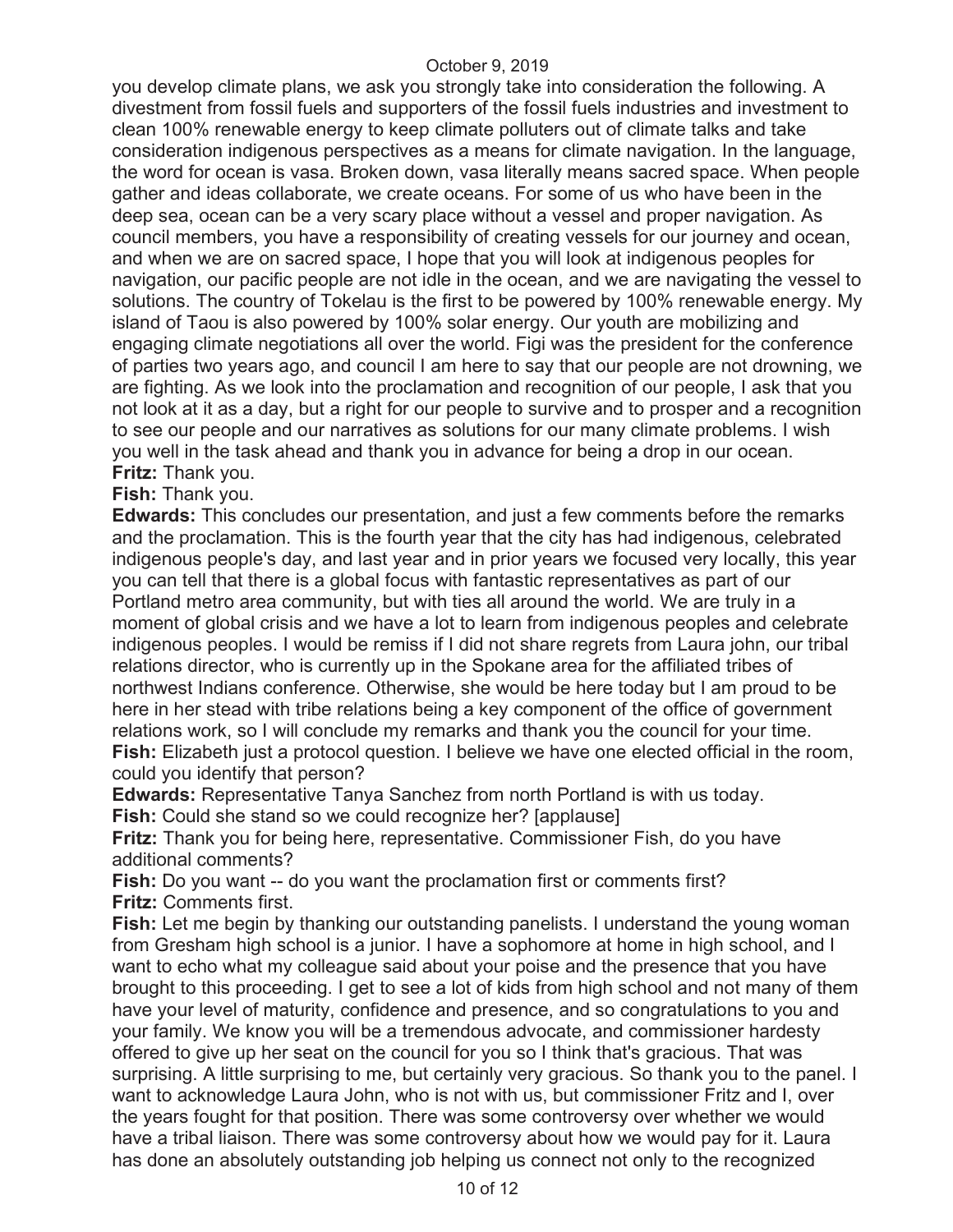tribes but to urban Indians, and I will just give you one example because much of her work goes unheralded. It's behind the scenes work but the city is embarking on some salmon sanctuary work, to protect salmon in tryon creek, it turns out that there are lots of overlapping interests among tribes and urban Indians, and Laura took the leadership role in reaching out to folks and engaging their level of comfort with our project, getting feedback, and ultimately, developed a consensus amongst the tribes in support of the work we are doing to restore habitat and protect salmon. It's really been the missing piece, one of the missing pieces in our city's outreach and we have to remember that the recognized tribes are sovereign governments. This is not just a, a -- this is not just a gesture on our part. They are a legally recognized part of our government. We have not had, until recently, a high level contact on a regular basis where we've been able to engage our partners, talk about long-term plans, show the respect that this body needs to show to indigenous people. So, I want to thank Laura. I also want to thank all the people that are here today who took time to join us. This is an unusual council meeting in that this is the event. This is it. Once we are finished with this we will take a break and it will be the shortest council meeting on record. [laughter] each of you took time to come here and to support this panel and to make a statement, and I want to thank you. I look forward to hearing the proclamation, but the commitment that you have from me and the work that I have the honor of doing to the parks bureau and the bureau of environmental services is that we will continue to consult very closely with our native american partners and allies and friends so we get it right, thank you all very much, and again I look forward to hearing the proclamation.

#### **Fritz:** Commissioner hardesty.

**Hardesty:** Thank you, madam president. I want to also appreciate that we are here at this time and in this moment, and 2015, the first resolution was passed, and every time I am -- I am honored to be part of a native American event, I am reminded of the seven generation approach that the native community honors, and so even though we are new, with this resolution in building these relationships, I understand that what we're building for is a seven generations from now. What we are building for is to ensure that everyone has a deep understanding of not only native cultural history, but frankly, all the history that's not white in America because most of us are taught white history, but we're not taught the other parts of history and how they are vital to the vibrancy of America, so I am so pleased to be here today. What a great day to have all these little ones upstairs. By a show of hands how many people have learned something today by being in this chamber? Panel, you should be proud just about every hand up there is up. I applaud your work, and we have a lot more to do, but we are having an impact as this generation, they just learned something. Thank you for being here.

**Fritz:** Thank you, each of you for taking time to be here and for your wisdom and your kindness. I was born and raised in England. My people have been part of the problem for centuries, and I am sorry, I am sorry for the impact that the European invaders had on our peoples throughout the world. And therefore, it's my responsibility to help fix it. One of the many things I have learned from indigenous people here in Portland is the value of doing things right and taking the time to do things right. Cynthia Castro, one of my senior policy advisers is working with tribal director Laura john to identify an appropriate land acknowledgment statement, and you will hear in the Proclamation that we have a reference to peoples who were here before us, and it does not identify the particular tribes and bands that were a part of the culture here over many millennia because we are taking the time to engage the native tribes and the research to make sure that we don't rush into something that is, in fact, again not right. We want to do it really carefully, so I want to acknowledge that and just tell you that I am -- I am blessed to, by treaty, be here, and my seat is open next year, by the way, to be here honoring the legacy that your peoples have